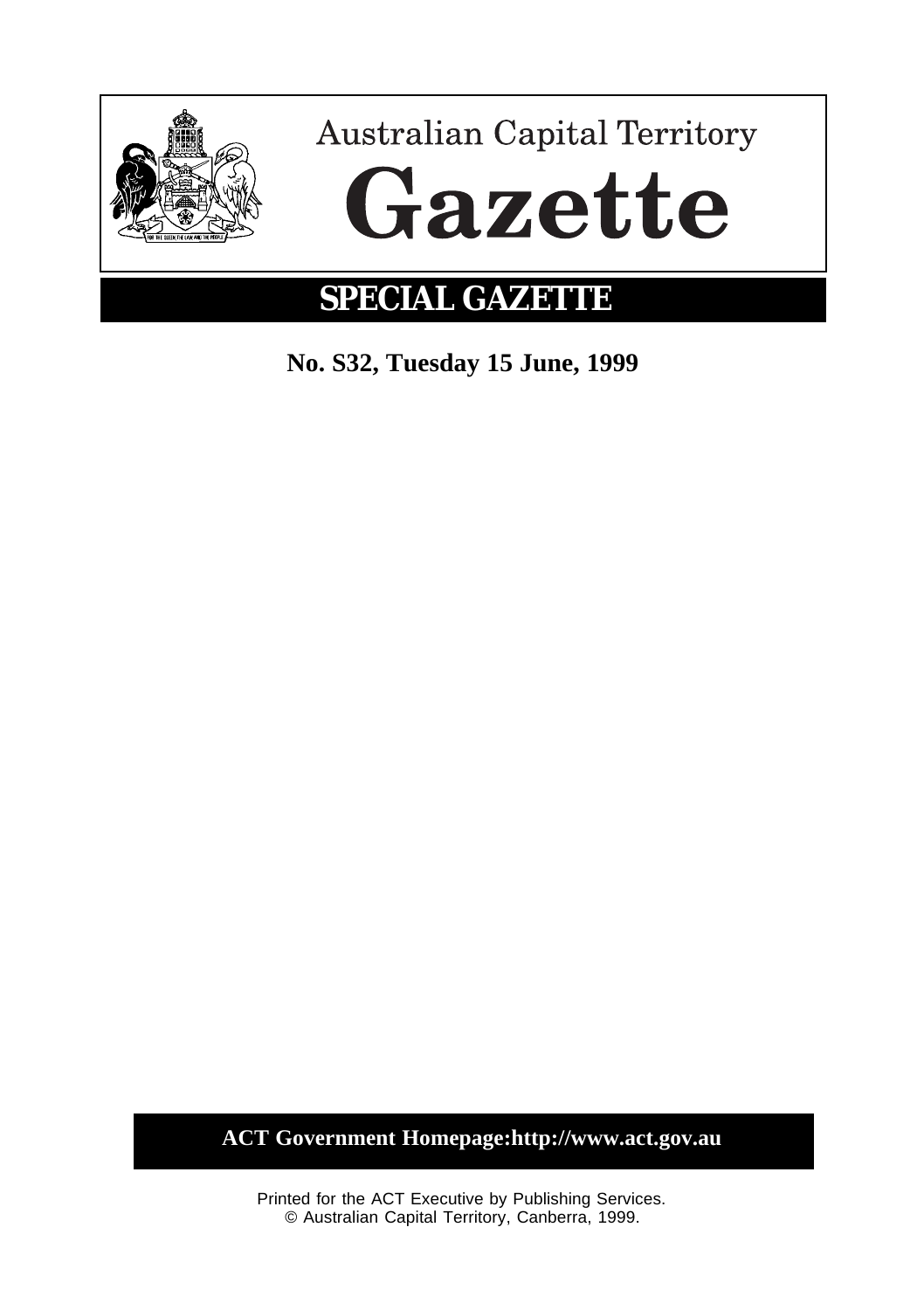# **ENERGY AND WATER ACT 1988**

# **DETERMINATION OF CHARGES**

#### **DETERMINATION**

ACTEW Corporation Ltd ACN 069 381 960 (ACTEW), under Section 48 of the Energy and Water Act 1988, makes the following determination fixing the charge that is to be payable to ACTEW Corporation for or in connection with the supply of water and sewerage services. The charges determined hereunder come into effect on and from 1 July 1999.

#### **SEWERAGE**

# **1. GENERAL**

1.1 The instrument determines the monetary rates of charges that are payable to ACTEW for or in connection with the supply of sewerage services in accordance with the Sewerage Rates Act 1968.

# **2. SCHEDULE OF CHARGES**

- 2.1 For the supply of sewerage services to a Class 1 parcel of chargeable land **\$310.50** 2.2 For the supply of sewerage services to each residential unit contained in a building or buildings erected on a Class 2 parcel of chargeable land **\$310.50** 2.3 For the supply of sewerage services to each residential unit contained in a building erected on a Class 3 parcel of chargeable **\$310.50**
	- land which is, on the first day of a rating year, held under a weekly or fortnightly tenancy from the Territory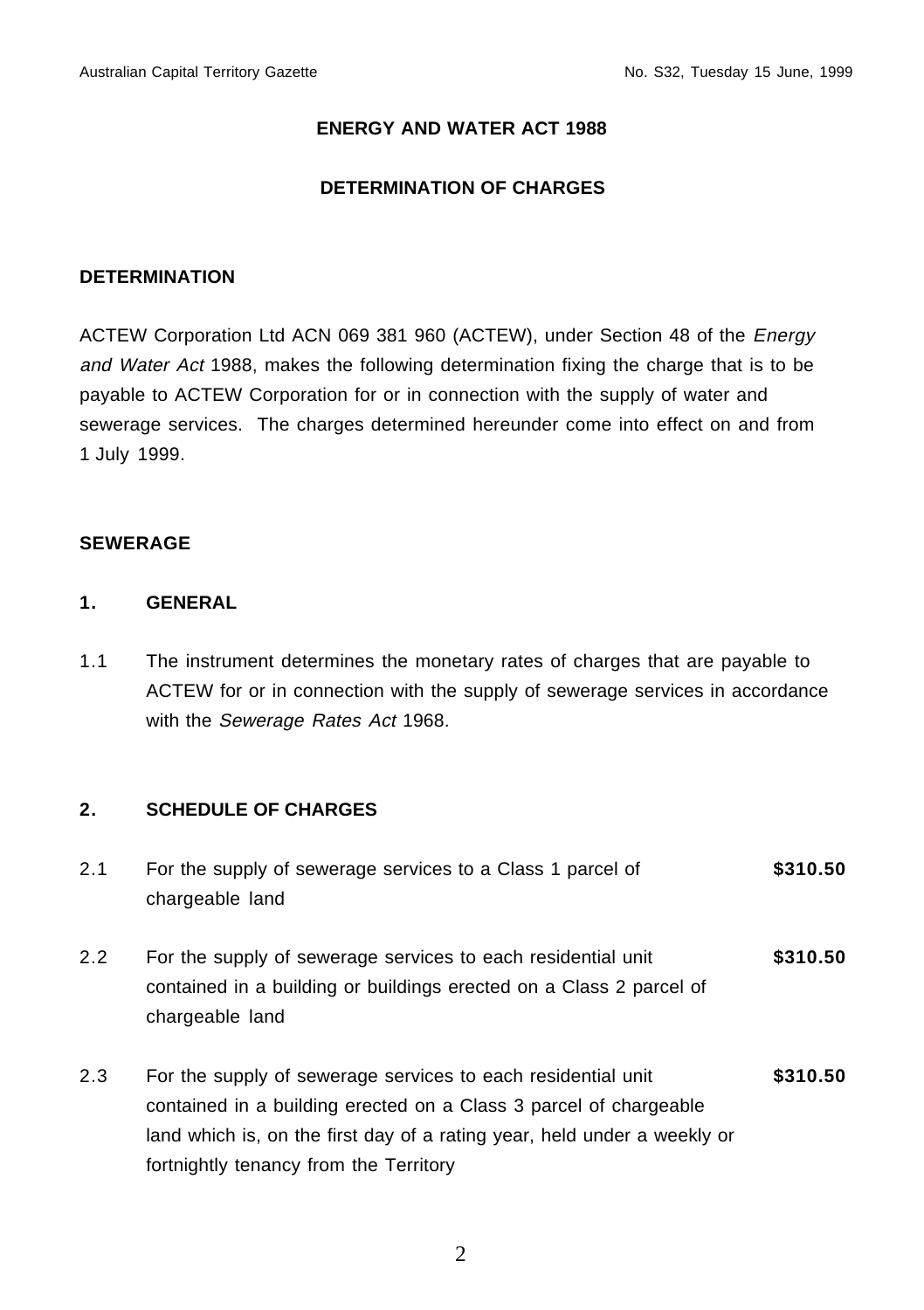2.4 For the supply of sewerage services to a Class 4 parcel of chargeable land described by sub-section  $6(1)(d)(i)$ , (ii) and (v) of the Sewerage Rates Act 1968 **\$310.50** together with **\$134.55** 

for each flushing cistern or flush valve situated on the parcel of chargeable land in excess of two flushing cisterns or flush valves.

2.5 For the supply of sewerage services to a Class 4 parcel of chargeable land described by sub-section  $6(1)(d)(iii)$  and (iv) of the Sewerage Rates Act 1968 **\$310.50**

| together with                                                       | \$269.10 |
|---------------------------------------------------------------------|----------|
| for each flushing cistern or flush valve situated on the parcel of  |          |
| chargeable land in excess of two flushing cisterns or flush valves. |          |

2.6 For the supply of sewerage services to a Class 5 parcel of chargeable land **\$310.50**

together with **\$269.10** for each flushing cistern or flush valve situated on the parcel of chargeable land in excess of two flushing cisterns or flush valves.

# **WATER**

# **3. GENERAL**

- 3.1 This instrument determines the monetary rates of charges that are payable to ACTEW for or in connection with the supply of water in accordance with the Water Rates Act 1959.
- 3.2 "The prescribed quantity of water" referred to in this Schedule is one kilolitre.
- 3.3 References to supply include "or availability of supply".

# **4. APPLICATION OF CHARGES**

4.1 Standard Charge shall be applicable to supplies to a parcel of land referred to in Section 6 of the Water Rates Act 1959.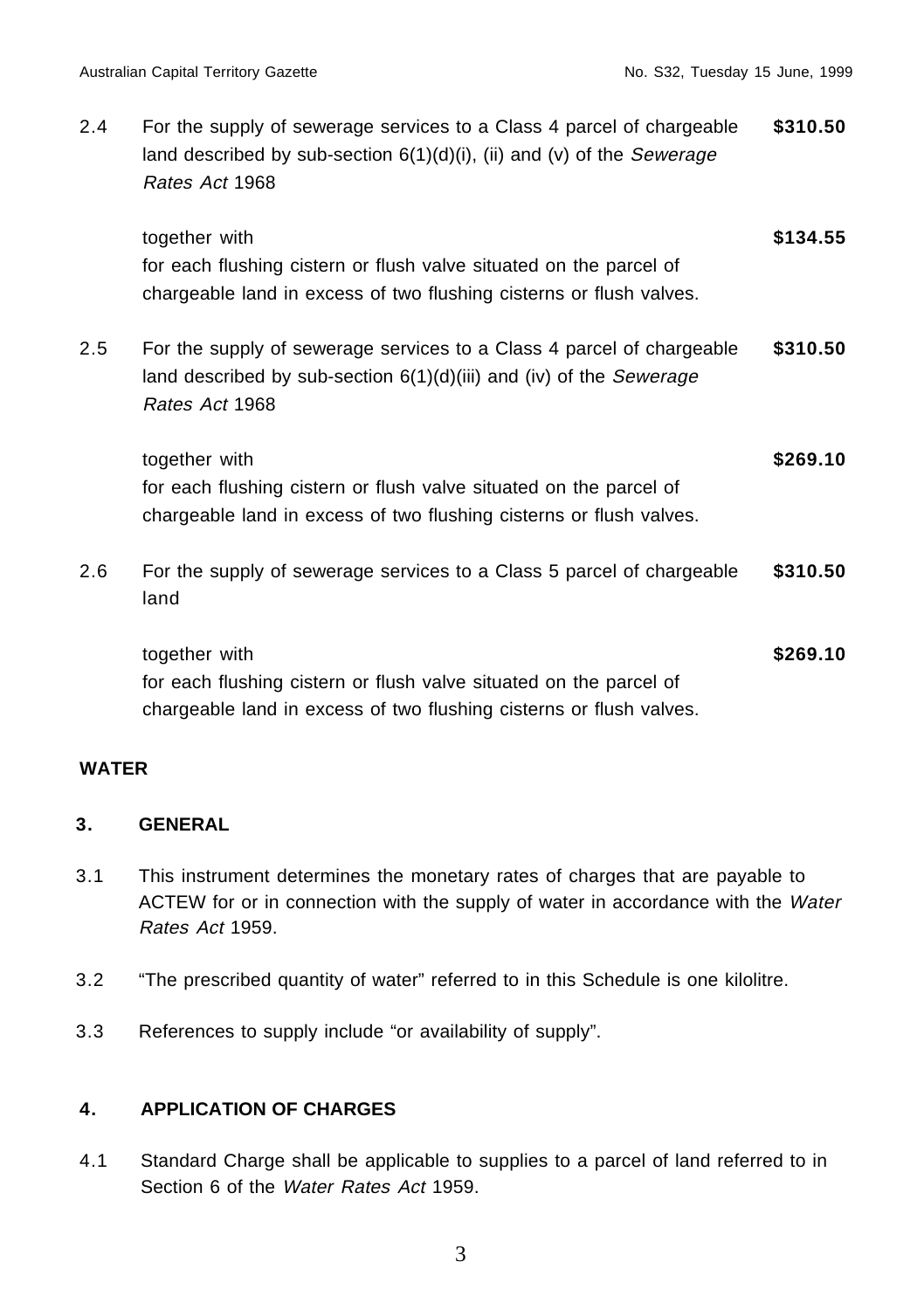- 4.2 Multiple Domestic Charge shall be applicable to supplies to a parcel of land referred to in Section 7 of the Water Rates Act 1959.
- 4.3 Units and Common Property Charge shall be applicable to supplies to a parcel of land referred to in Section 7A of the Water Rates Act 1959.
- 4.4 University of Canberra Charges shall be applicable to supplies to a parcel of land referred to in Section 7B of the Water Rates Act 1959.
- 4.5 Australian National University Charge shall be applicable to supplies to a parcel of land referred to in Section 7C of the Water Rates Act 1959.
- 4.6 Unmetered Charge shall be applicable to supplies to a parcel of land referred to in Section 8 of the Water Rates Act 1959.
- 4.7 Unconnected Charge shall be applicable to supplies to a parcel of land referred to in Section 9 of the Water Rates Act 1959.
- 4.8 Short Tenancy Charge shall be applicable to supplies to a parcel of land referred to in Section 14 of the Water Rates Act 1959.

# **5. SCHEDULE OF CHARGES**

#### **5.1 Standard**

The standard charge shall be at the rate of:

| Supply charge to each parcel of land in each charging year                                                                                                  | \$125.00                    |
|-------------------------------------------------------------------------------------------------------------------------------------------------------------|-----------------------------|
| and for the first 275 kilolitres of water supplied in excess of                                                                                             | 38 cents per                |
| the prescribed quantity of water                                                                                                                            | kilolitre                   |
| and for all kilolitres of water supplied in excess of 276                                                                                                   | 83 cents per                |
| kilolitres                                                                                                                                                  | kilolitre                   |
| or in a case of water supplied to a school or church or<br>ecclesiastical establishment for all kilolitres of water supplied<br>in excess of 276 kilolitres | 41.5 cents per<br>kilolitre |

4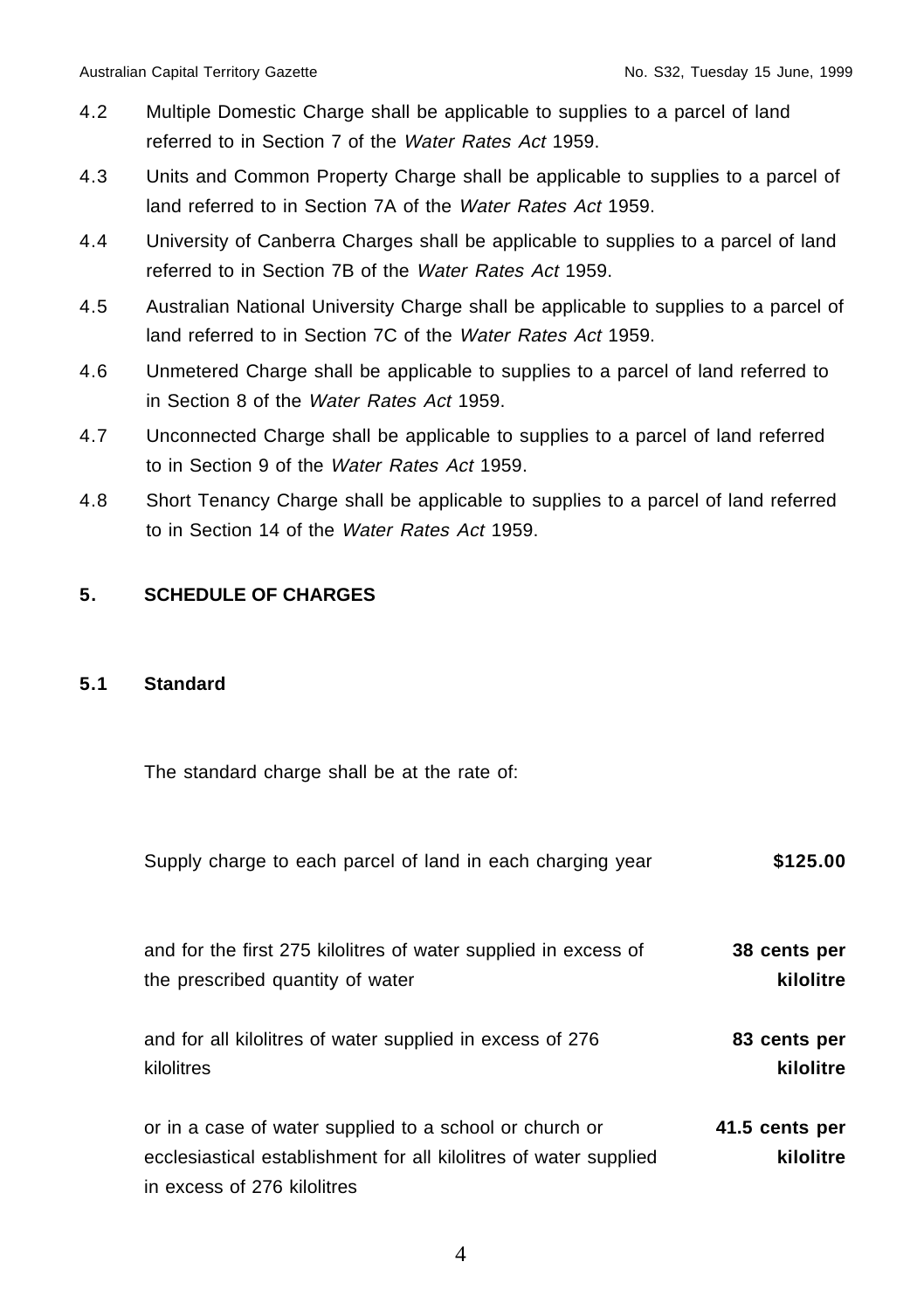#### **5.2 Multiple Domestic**

The multiple domestic charge shall be at the rate of:

for water supplied to each residential unit in each charging year **\$191.50**

#### **5.3 Units and Common Property**

The units and common property charge shall be at the rate of:

Supply charge to each residential unit in each charging year **\$125.00** and for the first 275 kilolitres of water consumed in excess of the prescribed quantity of water **38 cents per kilolitre**

and for all kilolitres of water consumed in excess of 276 kilolitres **83 cents per kilolitre**

#### **5.4 University of Canberra**

The University of Canberra charge shall be at the rate of:

|  |  | Supply charge to each parcel of land in each charging year | \$125.00 |
|--|--|------------------------------------------------------------|----------|
|--|--|------------------------------------------------------------|----------|

and for the first 275 kilolitres of water supplied in excess of the prescribed quantity of water **38 cents per kilolitre**

and for all kilolitres of water supplied in excess of 276 kilolitres **83 cents per kilolitre**

#### **5.5 Australian National University**

The Australian National University charge shall be at the rate of:

Supply charge to each parcel of land in each charging year **\$125.00**

and for the first 275 kilolitres of water supplied in excess of the prescribed quantity of water **38 cents per kilolitre**

and for all kilolitres of water supplied in excess of 276 kilolitres **83 cents per kilolitre**

#### **5.6 Unmetered Charge**

The unmetered charge shall be at the rate of:

Supply charge to each parcel of land in each charging year **\$191.50**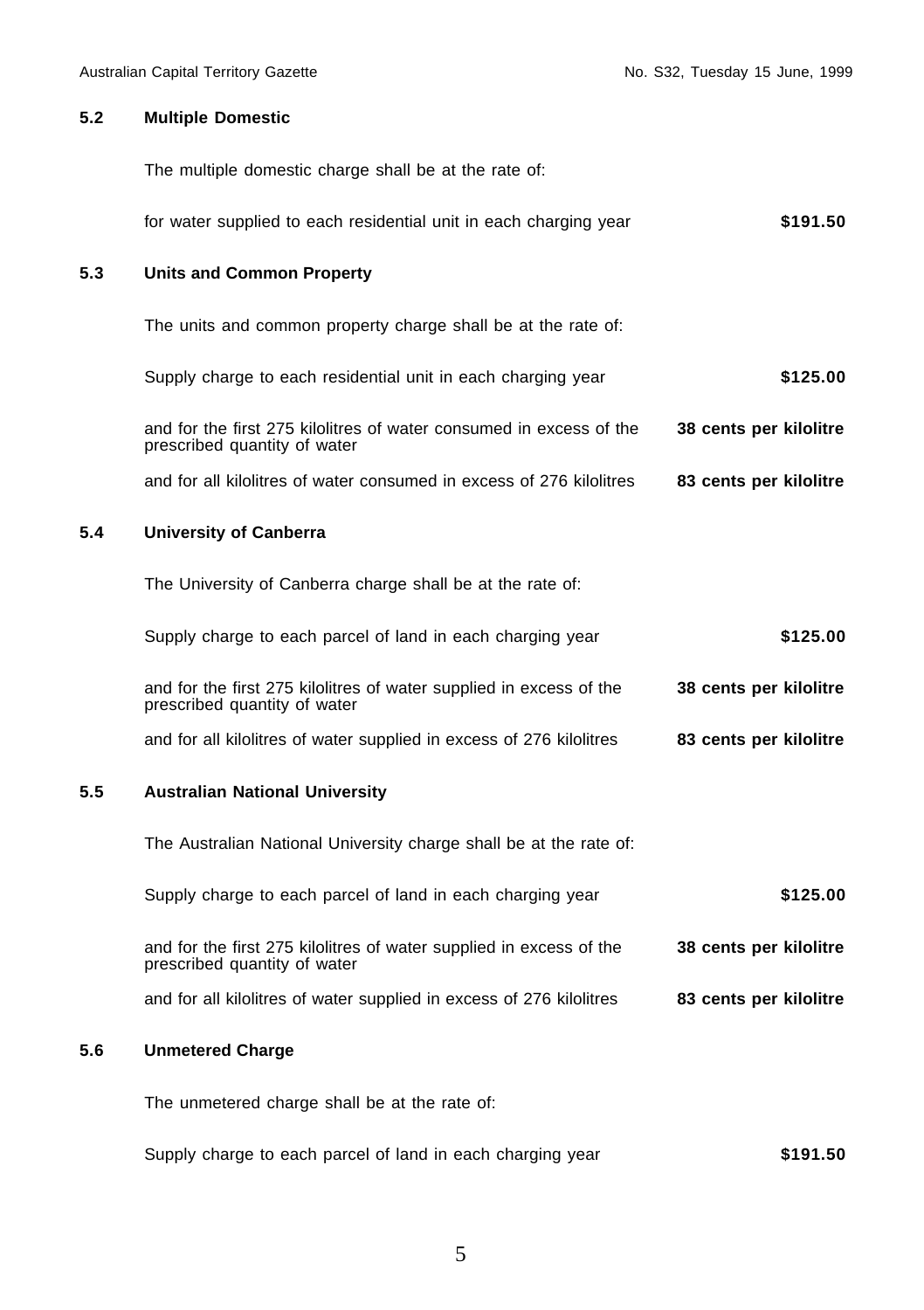| 5.7   | <b>Unconnected Charge</b><br>The unconnected charge shall be at the rate of: |                           |
|-------|------------------------------------------------------------------------------|---------------------------|
|       | Charge to each parcel of land in each charging year                          | \$125.00                  |
| 5.8   | <b>Short Tenancy Charge</b>                                                  |                           |
|       | The short tenancy charge shall be at the sum of:                             |                           |
| (i)   | an amount calculated in accordance with the formula                          |                           |
|       | AB/365 where A is the number of days in the relevant                         |                           |
|       | period of tenancy; B is \$125.00; and                                        |                           |
| (ii)  | the first 275 kilolitres of water supplied in excess of the                  | 38 cents per              |
|       | quantity of water calculated in accordance with the                          | kilolitre                 |
|       | following formula AC/365 where A is the number of days in                    |                           |
|       | the relevant period of tenancy; C is the first 275 kilolitres of             |                           |
|       | water supplied in excess of the prescribed quantity of<br>water              |                           |
|       |                                                                              |                           |
| (iii) | for all kilolitres of water supplied in excess of 276 kilolitres             | 83 cents per<br>kilolitre |
| 5.9   | The charge for the sale of water from an ACTEW main                          | 83 cents per              |
|       | otherwise than through a meter or to a parcel of land shall<br>be            | kilolitre                 |
| 5.10  | Supply of water through a metered hydrant standpipe                          | 83 cents per<br>kilolitre |

#### **6. CHARGE FOR WATER ABSTRACTION**

Subject to a relevant price direction made under section 20 of the Independent Pricing and Regulatory Commission Act 1997 then being in effect, from 11 December 1999 the charges per kilolitre of water determined in 5.1, 5.3, 5.4, 5.5, 5.8, 5.9 and 5.10 above shall each be increased by 10 cents per kilolitre.

In respect of any meter reading period commencing before 11 December 1999 and ending after 11 December 1999, the charges payable in accordance with this determination are to be ascertained by application of a prorated daily usage water rate as though water used throughout that meter reading period was used in equal quantities on each day within that period.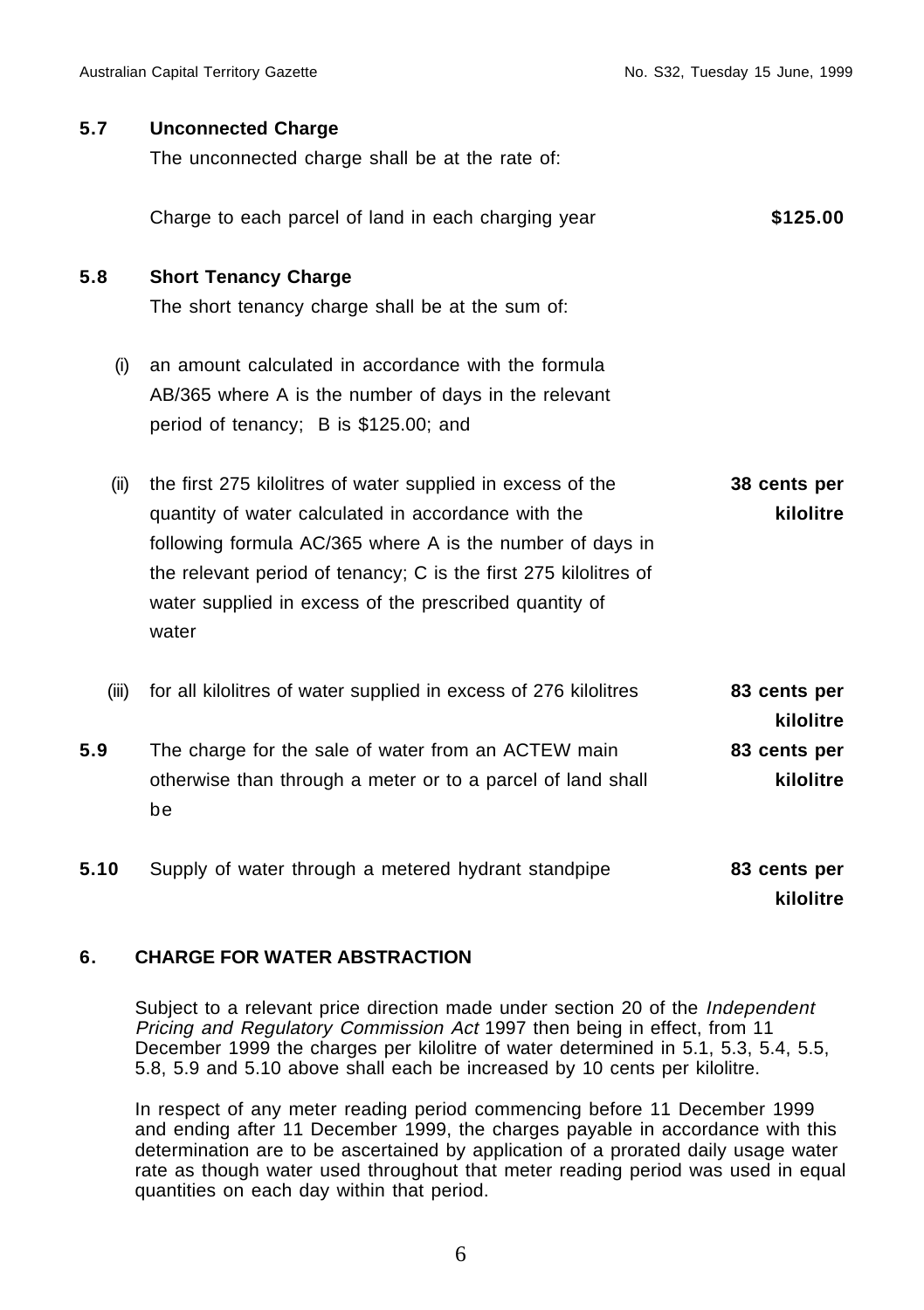# **7. MISCELLANEOUS FEES**

The following Miscellaneous Fees under the Water Rates Act 1959 will apply.

- 7.1 Fee for a special reading of a water meter under section 18 **\$35.00**
- 7.2 Fee for testing of a water meter under subsection 21(1). **\$100.00**
- 7.3 Fee payable upon request for a certificate showing the amount of rates that is payable in respect of a quantity of water or of a parcel of land under section 20(B). **\$25.00**

# **8. MISCELLANEOUS CHARGES**

8.1 Dishonoured cheque (admin charge) the greater of or

**\$11.00 per account \$26.00 per cheque**

8.2 Direct Debit Reject **\$5.00 per reject**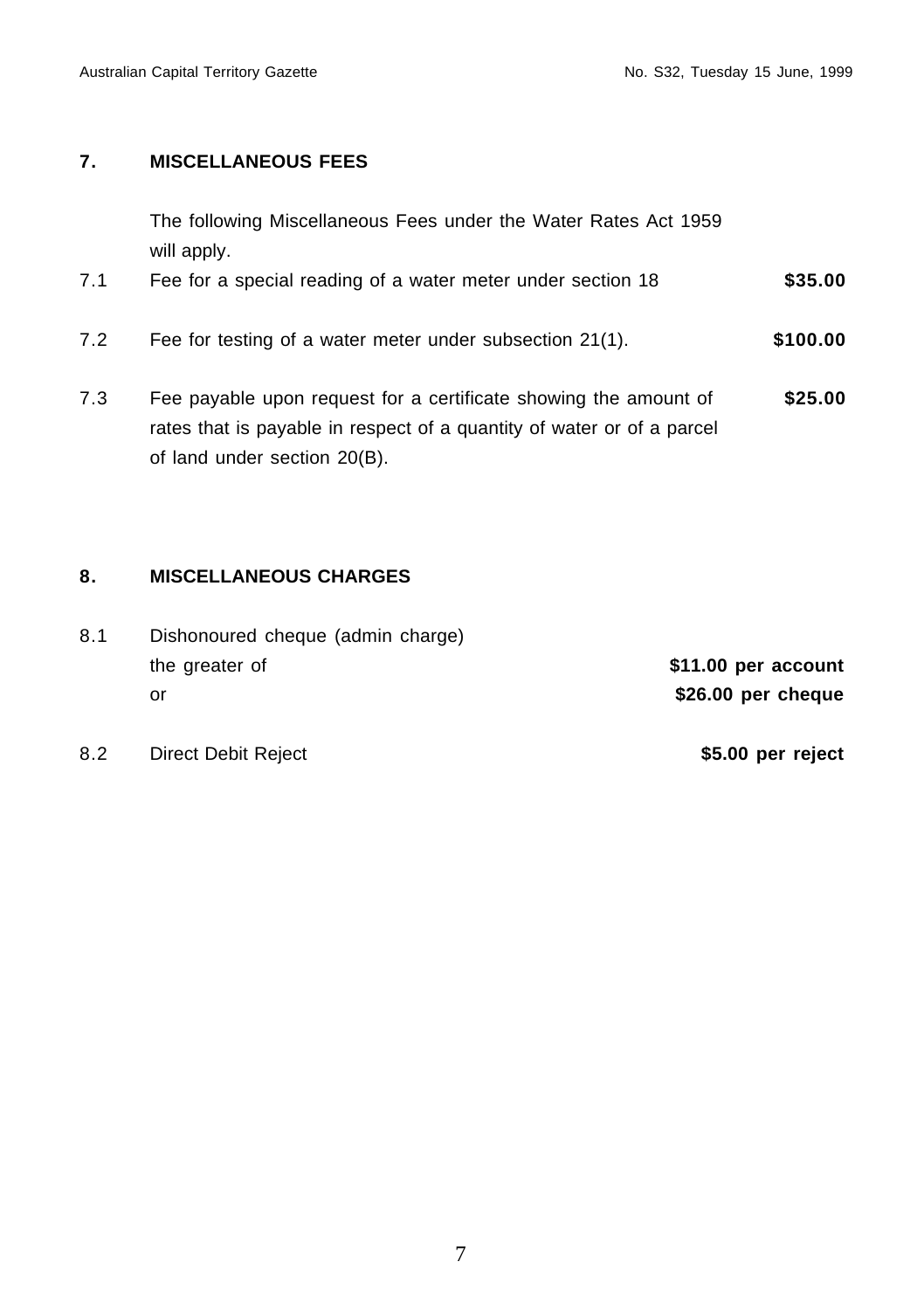# **ENERGY AND WATER ACT 1988**

### **DETERMINATION OF CHARGES**

ACTEW Corporation Ltd ACN 069 381 960 (ACTEW), under Section 48 of the Energy and Water Act 1988, makes the following determination fixing the charges that are payable to ACTEW for, or in connection with the supply of electricity, with effect on and from 1 July 1999.

#### **GENERAL**

This Determination prescribes the monetary rates of charges that are payable to ACTEW for or in connection with supply of electricity to consumers.

# **1. Domestic** The domestic charge shall be: • a supply charge per day a discount of \$12 per annum calculated on a daily basis, shall apply for customers who pay their electricity account through the ACTEW direct debit arrangements. **28.60c** • all consumption **8.30c per kWh 2. General** The general charge shall be: • a supply charge per day • consumption for first 330 kWh per day • consumption thereafter **42.50c 12.00c per kWh 13.50c per kWh 3. Community Services Discount (obsolete)**  The community service discount shall be: • a supply charge per day **42.50c** The community services discount on the General energy rates shall be at the rate of 3.0% **4. Off-Peak 1 / 2 (obsolete)**  The off-peak 1 / 2 charge shall be at the rate of: • all consumption **4.25c per kWh 5. Off-Peak Saver**  The off-peak saver charge shall be at the rate of: • all consumption **4.70c per kWh**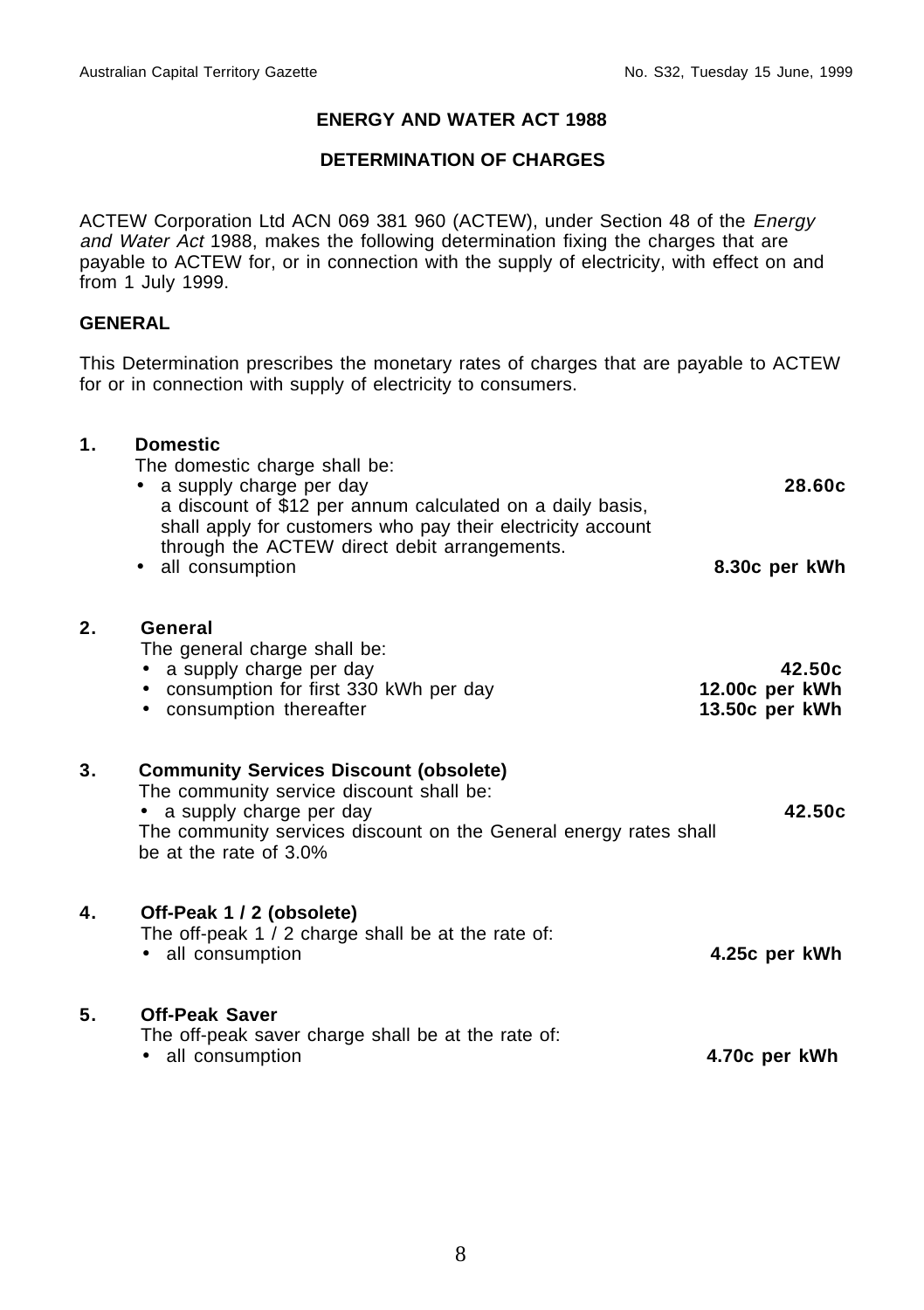| 6.  | <b>Super Saver</b><br>The Super Saver charge shall be at the rate of:<br>• supply charge per day<br>• consumption for the first 165 kWh per day<br>• consumption thereafter                                                                                                                                                                                                                                                                                                                                            | \$1.00<br>4.70c per kWh<br>8.30c per kWh                                                       |
|-----|------------------------------------------------------------------------------------------------------------------------------------------------------------------------------------------------------------------------------------------------------------------------------------------------------------------------------------------------------------------------------------------------------------------------------------------------------------------------------------------------------------------------|------------------------------------------------------------------------------------------------|
| 7.  | <b>Streetlighting</b><br>The Streetlighting charge shall be:<br>• a supply charge per day<br>• all consumption                                                                                                                                                                                                                                                                                                                                                                                                         | 42.50c<br>9.60c per kWh                                                                        |
| 8.  | <b>Business Incentive Time of Use</b><br>The business incentive TOU charge shall be:<br>a supply charge per day<br>$\bullet$<br>• for energy at business times (as defined)<br>• for energy at evening times (as defined)<br>• for energy at off-peak times (as defined)                                                                                                                                                                                                                                               | 90.00c<br>16.40c per kWh<br>11.80c per kWh<br>6.00c per kWh                                    |
| 9.  | Low Voltage Time of Use Demand<br>The LV time of use demand charge shall be:<br>• a supply charge per day<br>• for maximum demand in a billing period, a charge per day of<br>• for energy at business times (as defined)<br>• for energy at evening times (as defined)<br>• for energy at off-peak times (as defined)                                                                                                                                                                                                 | \$4.95<br>24.70c per kVA<br>8.45c per kWh<br>7.45c per kWh<br>4.73c per kWh                    |
| 10. | <b>High Voltage Time of Use Demand</b><br>The HV time of use demand charge shall be:<br>• a supply charge per day<br>• for maximum demand in a billing period, a charge per day of<br>or if the customer owns and is responsible for their high<br>voltage assets (including transformers and switch gear), for<br>maximum demand in a billing period, a charge per day of<br>• for energy at business times (as defined)<br>• for energy at evening times (as defined)<br>• for energy at off-peak times (as defined) | \$23.50<br>21.40c per kVA<br>19.80c per kVA<br>8.25c per kWh<br>7.30c per kWh<br>4.65c per kWh |
| 11. | <b>Miscellaneous Energy Charges</b><br>Small unmetered loads with assessed ratings of:<br>50 W or less<br>$\bullet$<br>more than 50 W but less than 150 W<br>$\bullet$<br>more than 150 W but less than 300 W<br>$\bullet$<br>more than 300 W but less than 1kW<br>$\bullet$                                                                                                                                                                                                                                           | 36.00c per day<br>72.00c per day<br>$$1.26$ per day<br>0.42c per Watt per day                  |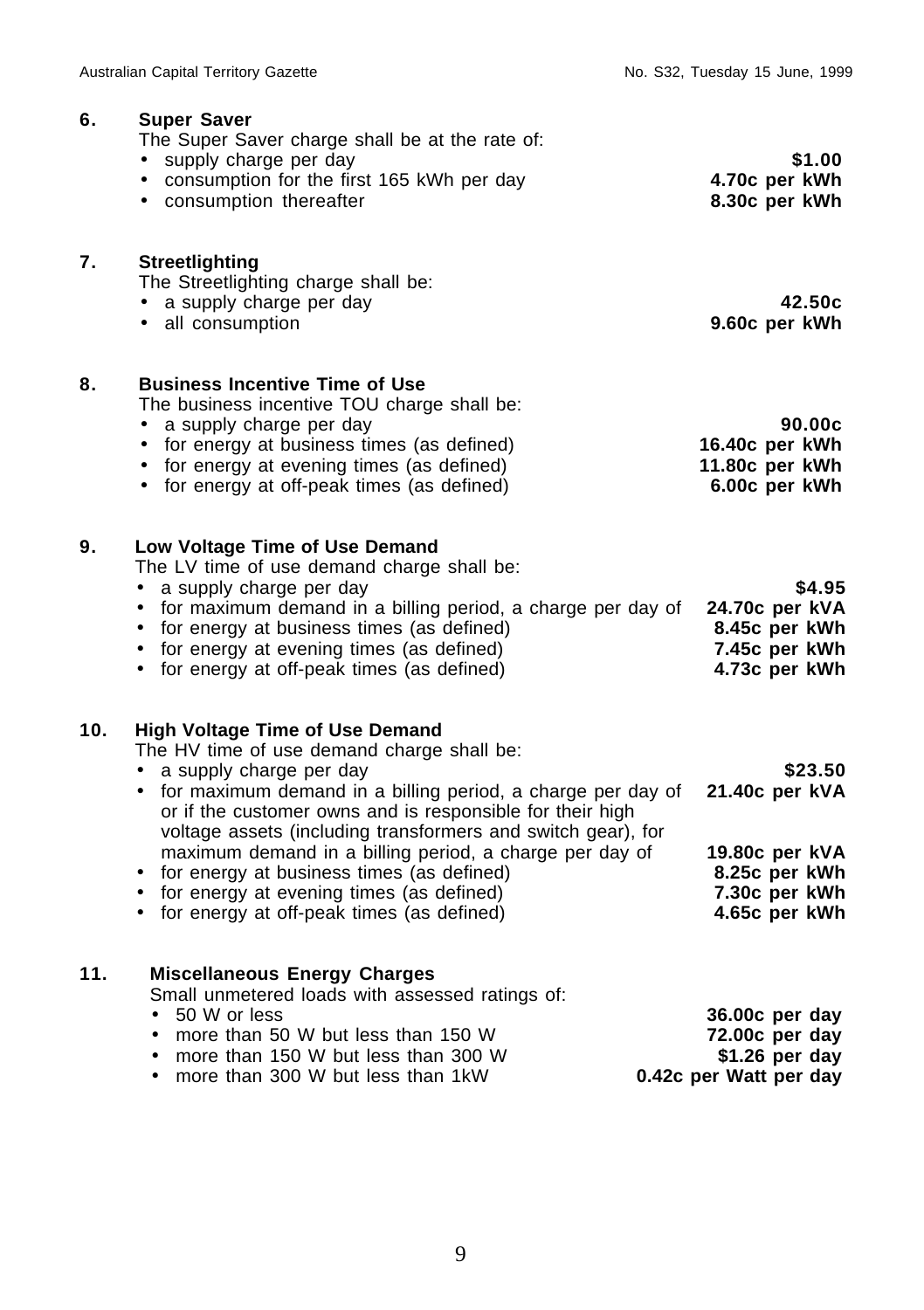# **12. Application of Rates**

- **12.1** The charge applicable for supply to each installation shall be in accordance with the following classification of premises, places and purposes:
- **12.2 Domestic Charge** shall be applicable to installations at private dwellings, excluding serviced apartments, but including:
	- living quarters for members and staff of religious orders;
	- living quarters on farms;
	- charitable homes;
	- retirement villages;
	- residential sections of nursing homes and hospitals;
	- residential sections of boarding schools and educational institutions;
	- churches, buildings or premises which are used principally for public worship; and
	- approved caravan sites.

Serviced apartments are premises which from time to time are available for hire for accommodation for periods which may be less than one month and where service available to the apartments includes provision and laundering of bed linen.

In respect of multiple dwellings of three or more dwelling units**,** the domestic charge will only be applicable where each dwelling unit is given a separately metered supply and the account is in the name of the occupant.

When a portion of a premises is used principally for domestic purposes, loads not exceeding five kilowatts, which are used for other than domestic purposes may be supplied at the domestic charge. For this purpose, the loading of equipment shall be taken to be:

- for permanently connected equipment, the actual rating of the equipment;
- for light fittings, 60 watts per light fitting;
- for plug sockets:
	- ♦ sockets rated 10 amperes or 10 amperes per phase: 500 watts or 500 watts per phase;
	- $\bullet$  sockets rated other than 10 amperes: the wattage rating shall be taken as 50 times the current rating of the socket.
- **12.3 General Charge** is available to installations not taking supply at any other defined charge except for Off-Peak charges, and shall include:
	- installations on farms which are not living quarters and have loads exceeding five kilowatts (as defined above);
	- nursing homes and hospitals, excluding residential sections;
	- boarding schools and educational institutions, excluding residential sections;
	- motels, hotels, serviced apartments and any form of accommodation used to house temporary residents for periods of less than one month at caravan parks or other temporary accommodation sites;
	- shops, offices, warehouses, factories, professional rooms; and
	- social or sporting club facilities not used for domestic accommodation.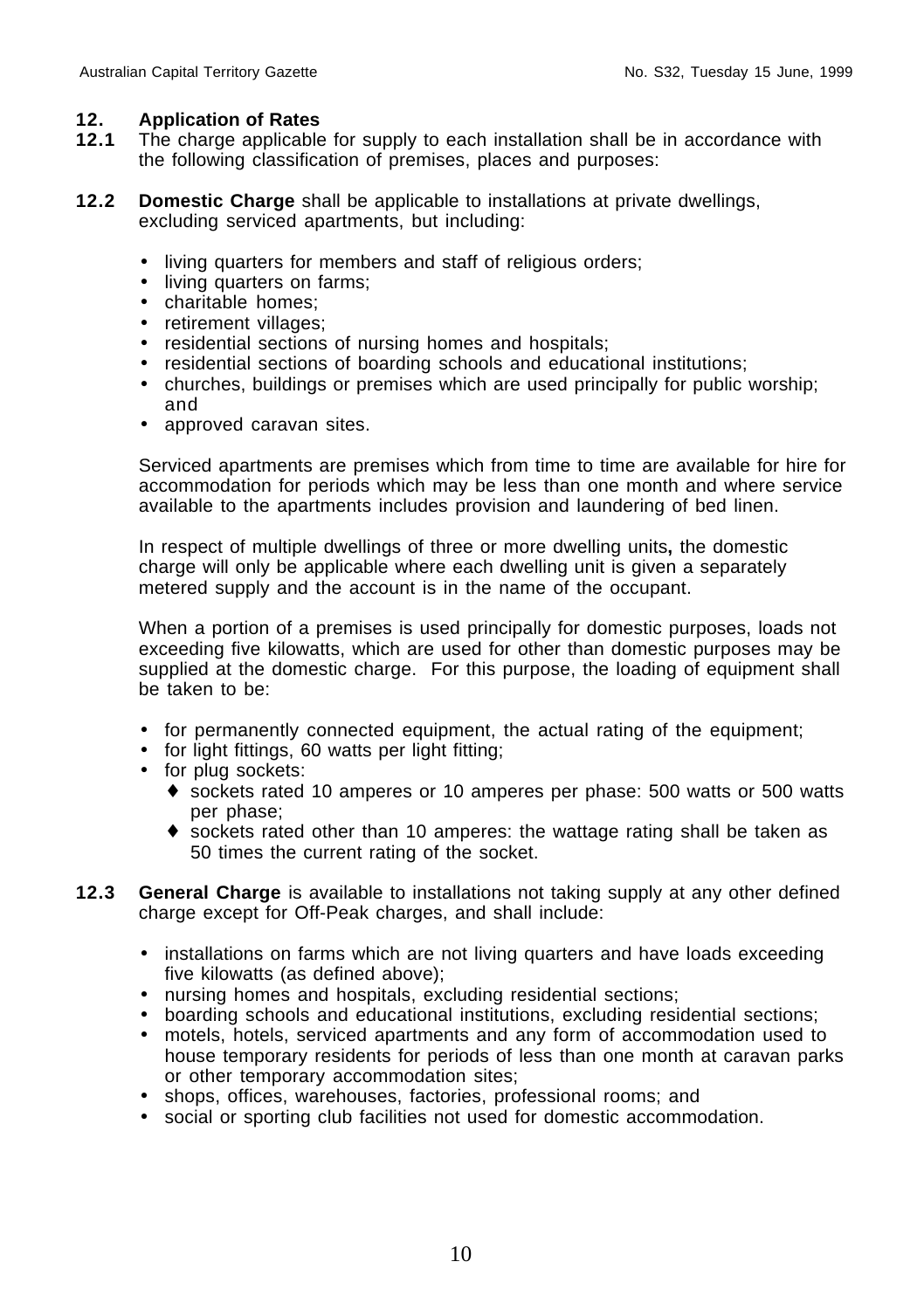- **12.4 Temporary Supply** (eg, for building purposes) may be rendered at the discretion of ACTEW provided that ACTEW shall estimate the cost for single or three phase installation, of installing, dismantling, connecting and disconnecting mains, lines and apparatus. The cost so estimated shall be lodged before connection will be effected. The rate chargeable for power used shall be at the **General Charge**.
- **12.5** The **Community Services Discount** is obsolete. It shall be available only to existing installations receiving this discount.
- **12.6 Off-Peak Charges** are available only to customers taking all other energy at Domestic or General rates. They are applicable to permanent heat (or cold) storage installations of a design and rating acceptable to ACTEW, which absorb their major energy during restricted times, but which may be boosted at the principal charge at other times.

**Off-Peak Charge 1 / 2** (Standard Off-Peak) is obsolete. It shall be available only to existing installations receiving this service. It shall provide operation for a minimum of 6 hours and a maximum of 8 hours within any one day, between 2200 hours (10.00pm) and 0700 hours (7.00am).

**Off-Peak Saver Charge** shall provide operation for a total of 13 hours in any one day. The said 13 hours shall be comprised of 8 hours between 2200 hours (10.00pm) and 0700 hours (7.00am) and 5 hours between 0900 hours (9.00am) and 1700 hours (5.00pm).

The actual settings on the time switch will be nominated by ACTEW. Times referred to in this clause are in Australian Eastern Standard Time.

The Off-Peak Saver Charge is applicable to:

- Water heating storage units for which a test certificate has been issued indicating compliance with Australian Standard 1056 and having lower or upper and lower elements but with any upper element connected to the principal charge. Rated delivery shall be not less than 160 litres;
- Water heating storage units where electricity is used to supplement other forms of energy (eg, solar);
- Storage space heating or cooling including under-floor concrete slab heating systems;
- Swimming or spa pool heating, and associated auxiliaries, but not to spa baths.
- **12.7 Super Saver** charge is available only to customers eligible for the Domestic Charge and who have installed a fixed operational electric appliance which incorporates a mechanical refrigeration unit and a fan or fans, arranged so that the evaporator and the condenser can be switched to heat or cool air blown through the appliance (heat pump) and who pay their electricity account through the ACTEW direct debit arrangements. Customers are ineligible to apply for this charge if they have been on this charge in the previous 12 months and have since been supplied energy at the Domestic Charge to that premises.
- **12.8 The Streetlighting Charge** shall be applicable to the night time lighting of streets and public ways and places;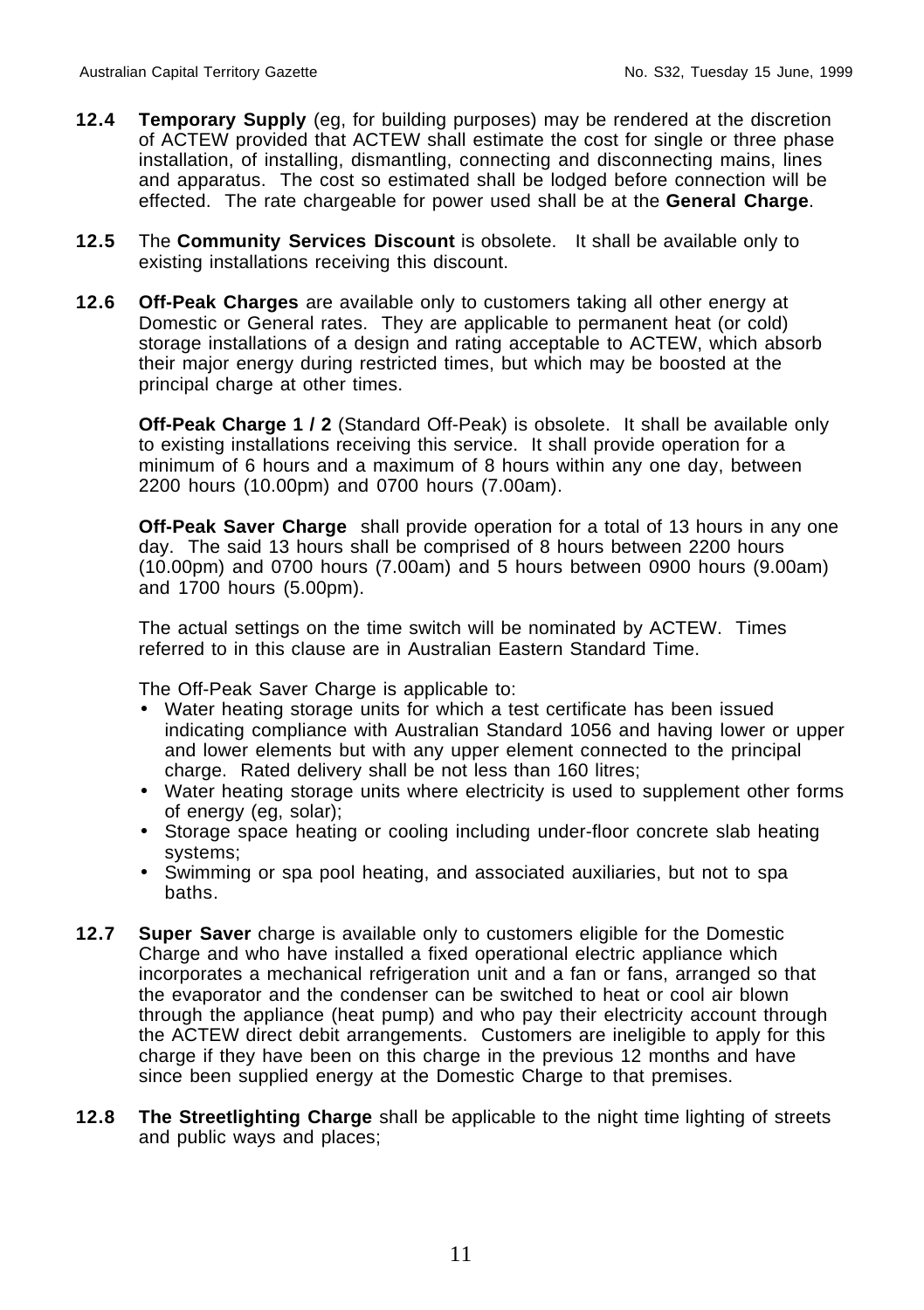- **12.9 Time of Use Demand Charges.** Subject to an applicant first demonstrating his need for supply, and to provision by him at his premises at his own cost of all necessary equipment together with adequate accommodation for the installation and proper maintenance of that installation all to the satisfaction of ACTEW, Time of Use Demand supply may be made available to that installation:
	- High Voltage Time of Use Demand Charge may be available to consumers taking supply at a nominal voltage not less than 11,000 volts.

#### **12.10 Time of Use Charge Time Periods**

- **Business Times** are defined as from 0700 hours (7.00am) to 1700 hours (5.00pm) on working weekdays.
- **Evening Times** are defined as from 1700 hours (5.00pm) to 2200 hours (10.00pm) on working weekdays.
- **Off-Peak Times** are defined as all other times.

Times referred to in this clause for Time of Use Charges are Australian Eastern Standard Time. Working week days are Monday to Friday excluding declared public holidays in the Australian Capital Territory.

#### **13. Service Charges**

For Application/Connection, Special Reading, Reconnection after

| disconnection for non-payment or initial attendance (Debt Collection). |          |
|------------------------------------------------------------------------|----------|
| • Office Hours                                                         | \$35.00  |
| • After Hours                                                          | \$52.00  |
| Attendance (Debt Collection) within a year of a previous attendance    |          |
| • Office Hours                                                         | \$70.00  |
| <b>Temporary Supply Installation</b>                                   |          |
| • Single phase overhead                                                | \$210.00 |
| • Three phase overhead                                                 | \$270.00 |
| • Free standing underground                                            | \$510.00 |
| • Single phase underground                                             | \$195.00 |
| • Three phase underground                                              | \$215.00 |
| Change position of service mains, per site visit                       | \$210.00 |
| Removal and reconnection of service, per site visit                    | \$145.00 |
| Provision of underground point of entry box                            | \$255.00 |
| Upgrade service from single to three phase at customer's request       | \$405.00 |
| Installation inspection - retest                                       | \$63.00  |
| Meter test (deposit)                                                   | \$47.00  |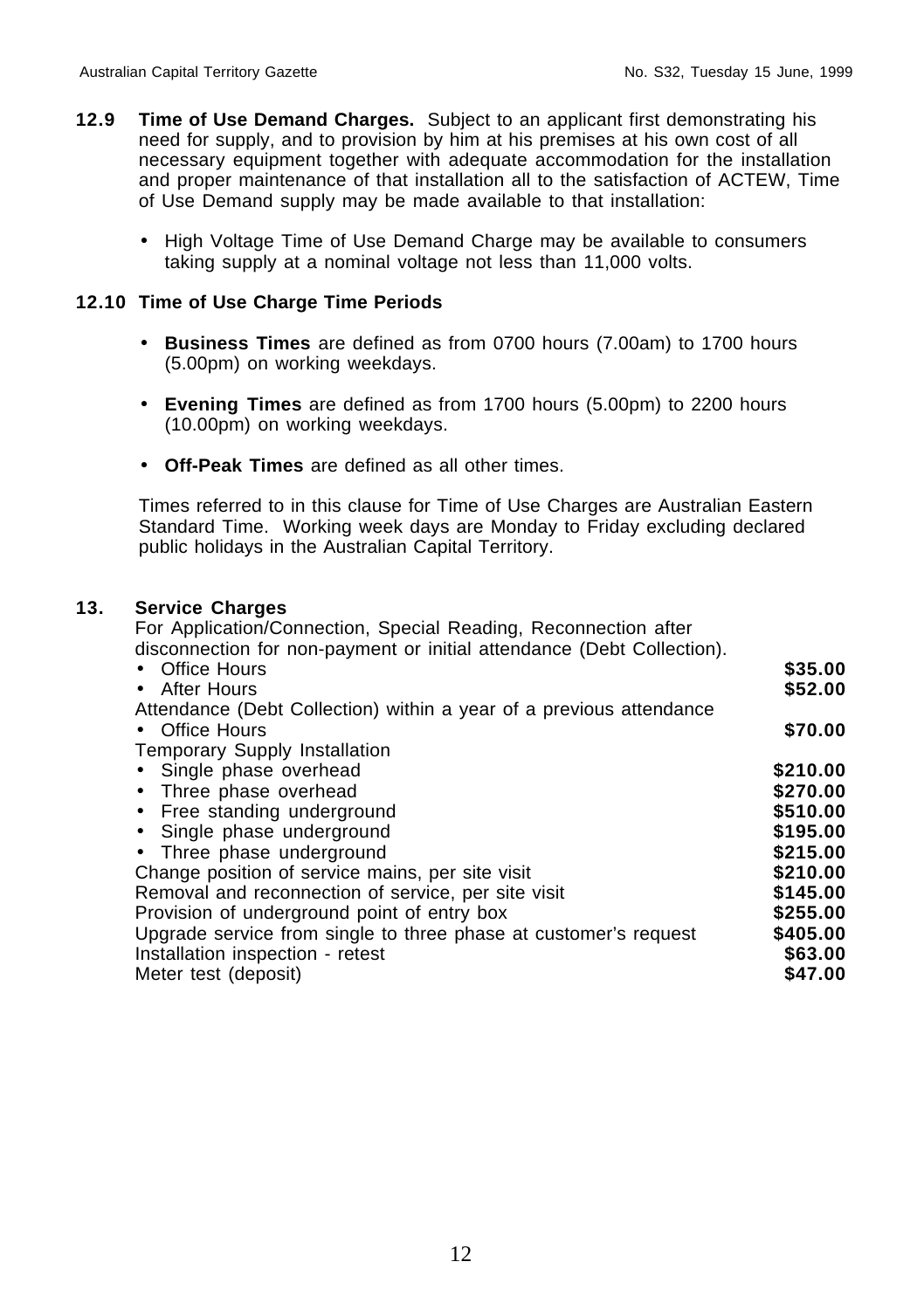**13.1** These service charges are minimum charges for work on basic installations, carried out in normal working hours unless otherwise stated. Charges for work of greater complexity or outside these times will be determined individually.

The application/connection charge applies to all new applications for supply of electricity. A higher charge applies for application lodged after 4.00pm on a working day where connection to supply is required prior to the next working day; and for applications lodged after-hours requiring connection prior to office hours on the next working day.

| Office Hours: | 8.30am to 4.45pm, Monday to Friday with the |
|---------------|---------------------------------------------|
|               | exception of public holidays.               |
| After Hours:  | All other times.                            |

#### **14. Miscellaneous Charges**

Dishonoured cheque (administration charge) the greater of **\$11.00 per account or** 

**\$26.00 per cheque** Direct debt reject (administration charge) **\$5.00** Issue of copies of electrical drawings (per sheet) **\$10.00**

**\$3.27**

# **15**. **Meter Readings and Applications of Charges**

Meter readings (other than readings taken at the termination of supply) shall be taken to the nearest ten kilowatt hours (kWh). The billing period for the purpose of determining the maximum demand charge shall be one month or part thereof where a customer changes their retail supplier.

Supply and Miscellaneous Energy Charges shall be applied per point of supply and applied daily.

#### **16. Low Voltage Network Use of System**

The LV network use of system charge shall be:

 $\bullet$  a supply charge per day

| $\sim$ a capply change por day                                | ----           |
|---------------------------------------------------------------|----------------|
| • for maximum demand in a billing period, a charge per day of | 24.70c per kVA |
| or a charge per day of (available to customers under          |                |
| 750MWh pa)                                                    | 41.10c per kW  |
| • for energy at business times (as defined)                   | 3.09c per kWh  |
| • for energy at evening times (as defined)                    | 2.58c per kWh  |
| • for energy at off-peak times (as defined)                   | 1.45c per kWh  |

13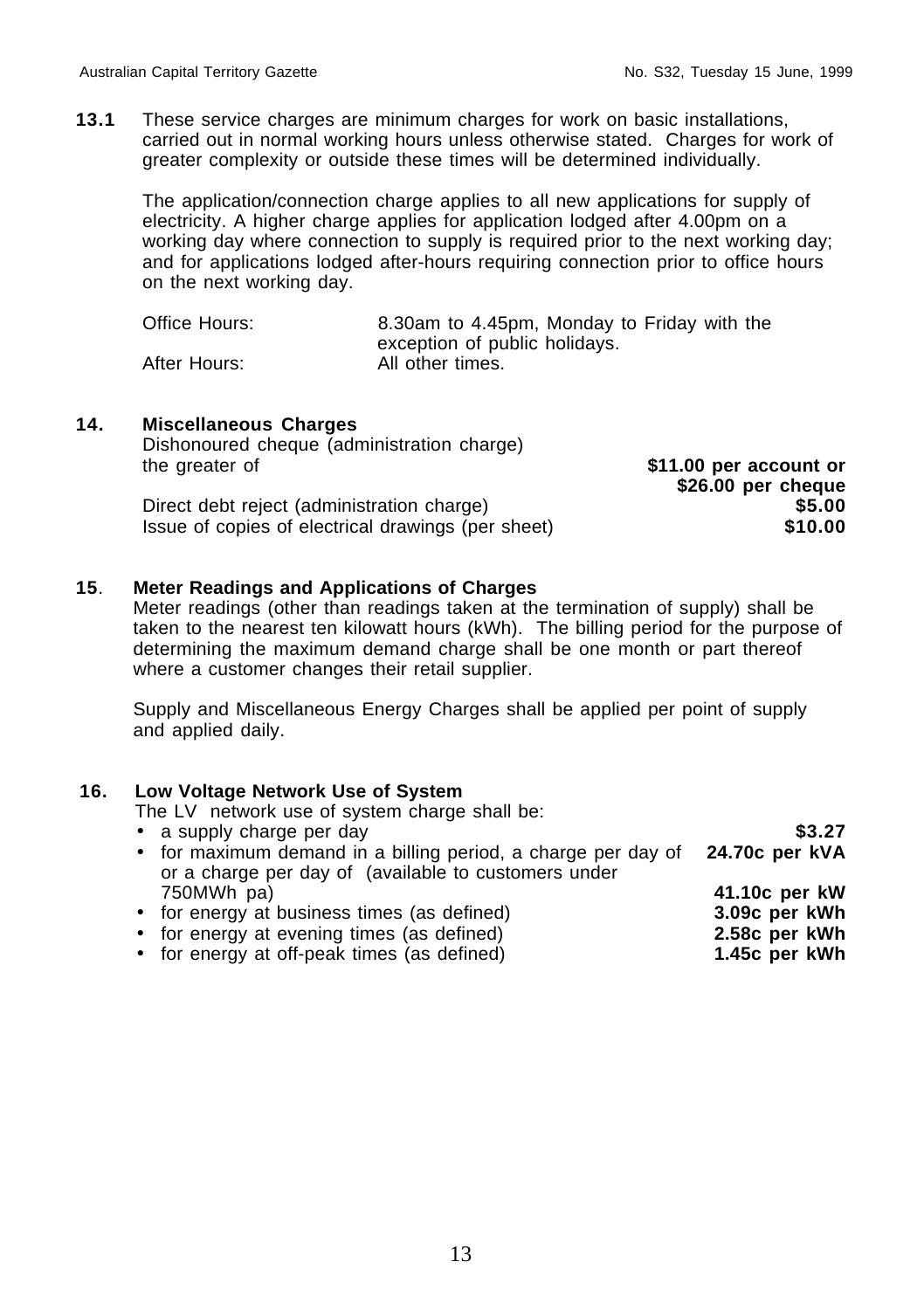**2.48c per kWh 1.39c per kWh**

# **17. High Voltage Network Use of System**

The HV network use of system charge shall be:

- a supply charge per day
- for maximum demand in a billing period, a charge per day of or if the customer owns and is responsible for their high voltage assets (including transformers and switch gear), for maximum demand in a billing period, a charge per day of • for energy at business times (as defined) **\$20.40 21.40c per kVA 19.80c per kVA 2.96c per kWh**
- 
- for energy at evening times (as defined)
- for energy at off-peak times (as defined)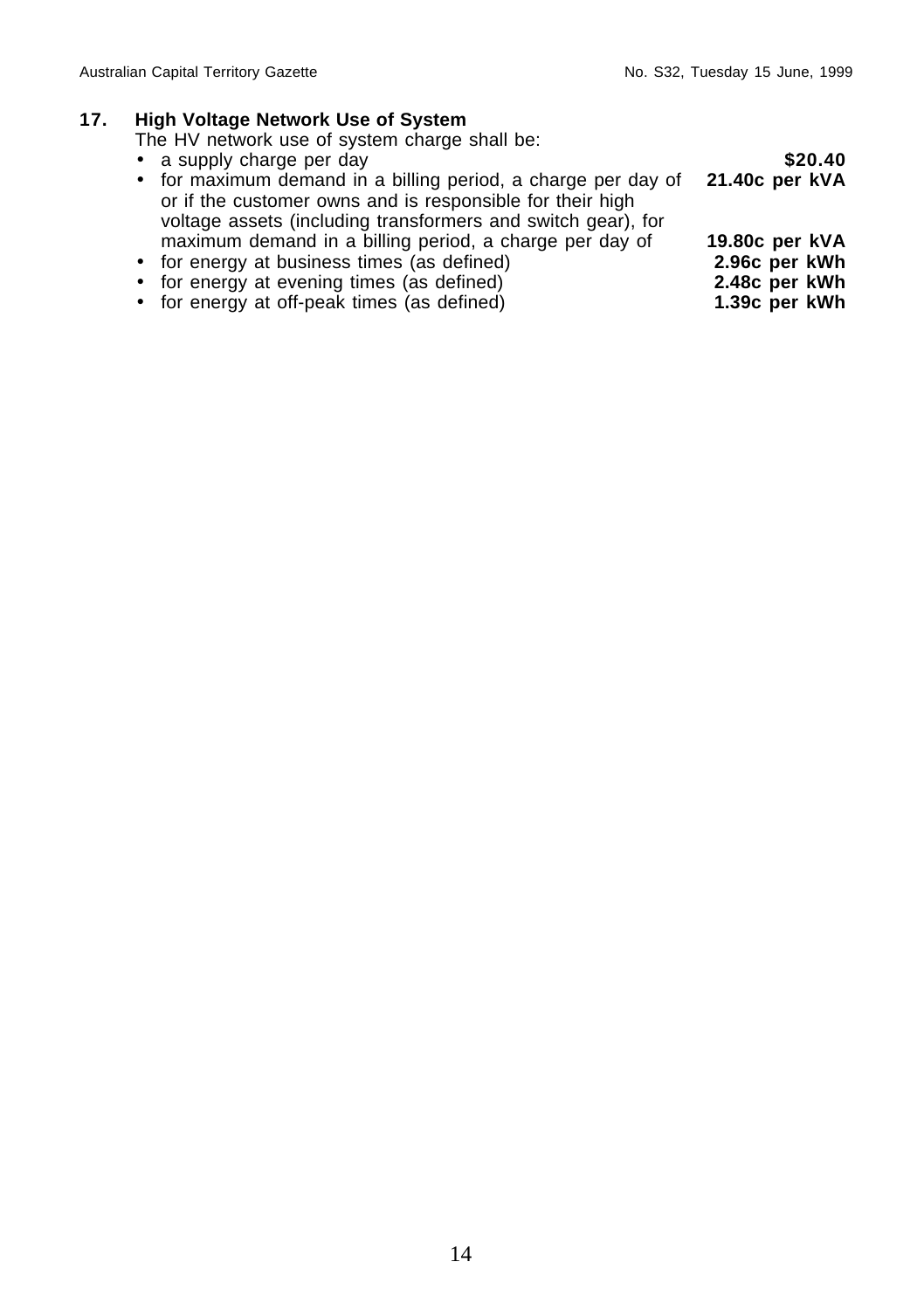# **NOTIFICATION OF THE MAKING OF AN INSTRUMENT**

NOTICE is hereby given that the undermentioned Instrument of the Australian Capital Territory has been made. Copies of the Instrument may be purchased from Publishing Services, Legislation and Sales Counter, ACT Government Shopfront, Corner of City Walk and East Row Canberra City ACT 2601.

| Act under which<br>Instrument made | <b>Description of Instrument</b>       | Number and year of<br><b>Instrument</b> |
|------------------------------------|----------------------------------------|-----------------------------------------|
| Motor Traffic Act 1936             | Determination of Registration<br>Fees. | No. 105 of 1999                         |